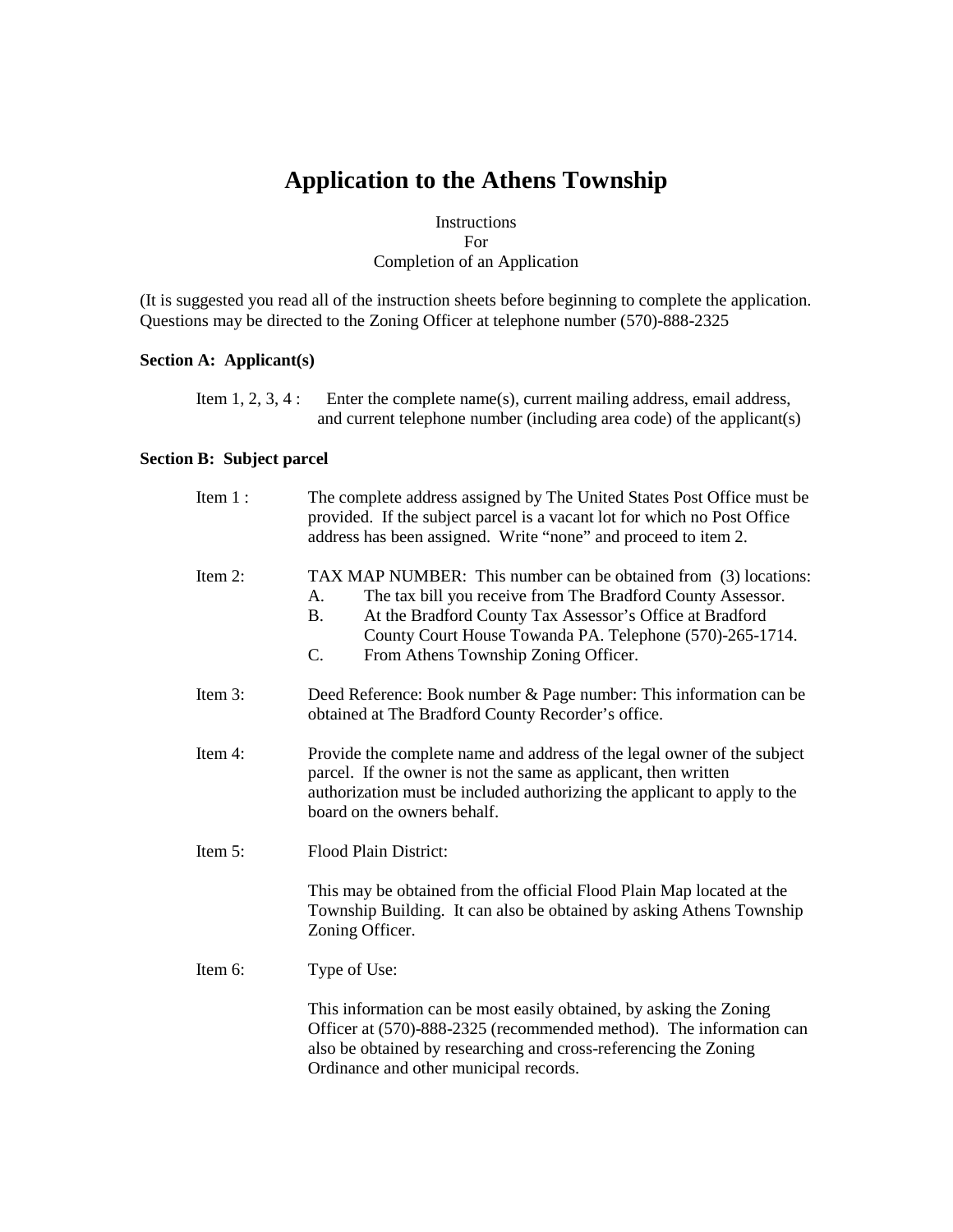#### **Section C: Type of relief requested**

Check only those items you are requesting and are applicable to the application. IMPORTANT!!!! If you are not sure about what to request, seek legal advice.

 If you are applying for a variance carefully read and provide the necessary information related to the (6) items listed. IMPORTANT!!! Failure to provide this information may result in adverse legal decisions concerning your application.

#### **Section D: Reason(s) for the requested relief**

(This is self – explanatory)

#### **Section E: Required documentation checklist**

This section is provided to help you insure the necessary information is included with your application. Check off items as you complete them. If you believe a portion is not required, it is suggested you discuss it with The Zoning Officer before you submit the application. Current fee schedules are included in The Township Ordinance and the appropriate fee must accompany the application.

#### **Section F: Certification & Signature**

Carefully read this section. You must sign and date the application. Applications received without a proper and legible signature will be returned without action.

#### **Do not write in the official use only section**.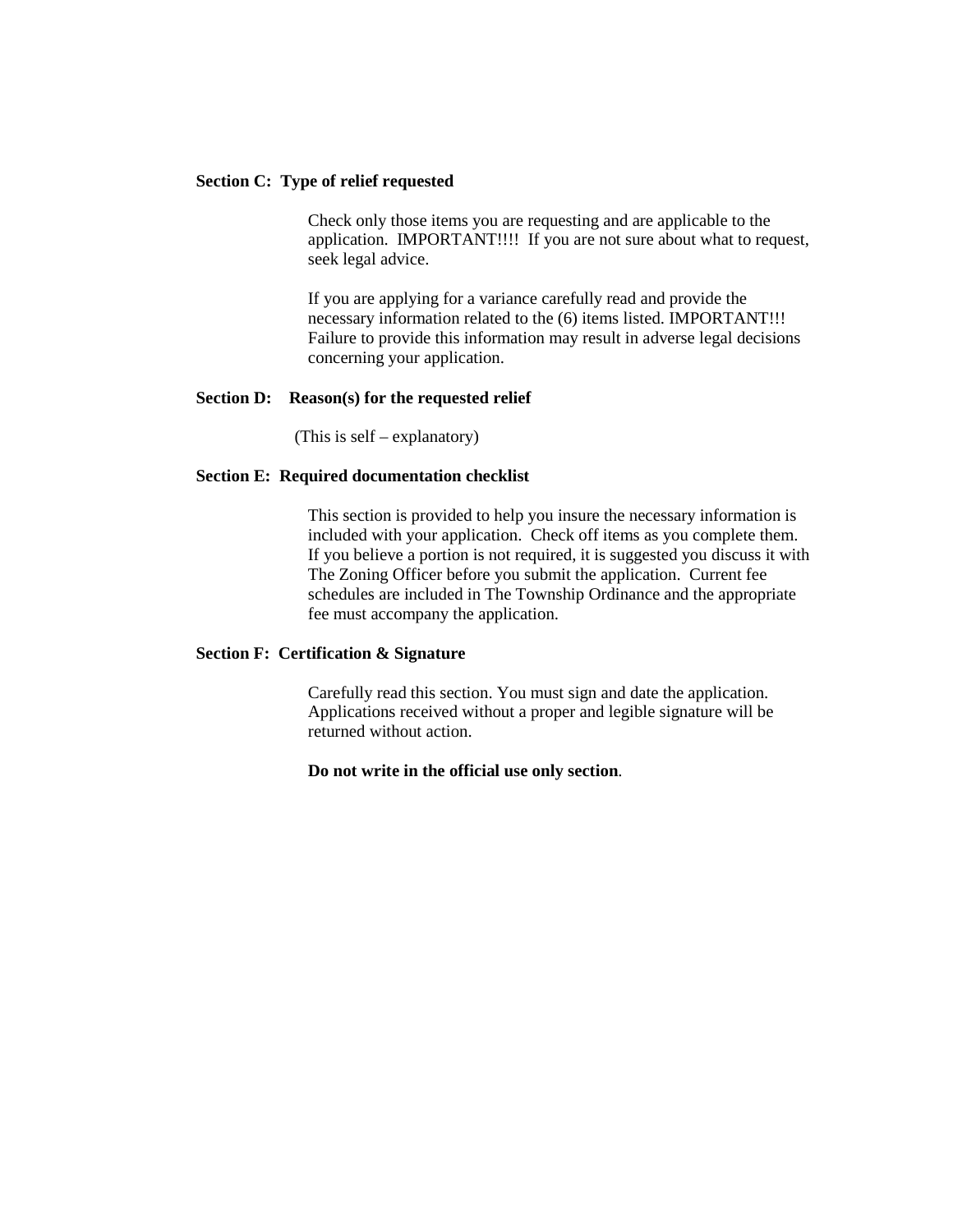# **APPLICATION TO THE ATHENS TOWNSHIP**

(Please type or print)

## **Section A: APPLICANT(S)**

|                                  | 2.      |                                                                         |
|----------------------------------|---------|-------------------------------------------------------------------------|
|                                  |         |                                                                         |
|                                  | 3.      |                                                                         |
|                                  |         |                                                                         |
|                                  |         | Address & Phone:                                                        |
| <b>Section B: SUBJECT PARCEL</b> |         |                                                                         |
|                                  | $1_{-}$ |                                                                         |
|                                  | 2.      |                                                                         |
|                                  | 3.      |                                                                         |
|                                  | 4.      |                                                                         |
|                                  | 5.      | Name & Address of the parcel owner                                      |
|                                  | 6.      |                                                                         |
|                                  | 7.      | Type of Use: (check one) Conforming<br>Nonconforming                    |
|                                  |         | Section C: TYPE OF REQUIRED RELIEF: (check only those applicable items) |
|                                  | 1.      | Variance:                                                               |
|                                  | 2.      | Appeal of Administrative Decision:                                      |
|                                  | 3.      | Special Exception:                                                      |
|                                  | 4.      | <b>Conditional Use:</b>                                                 |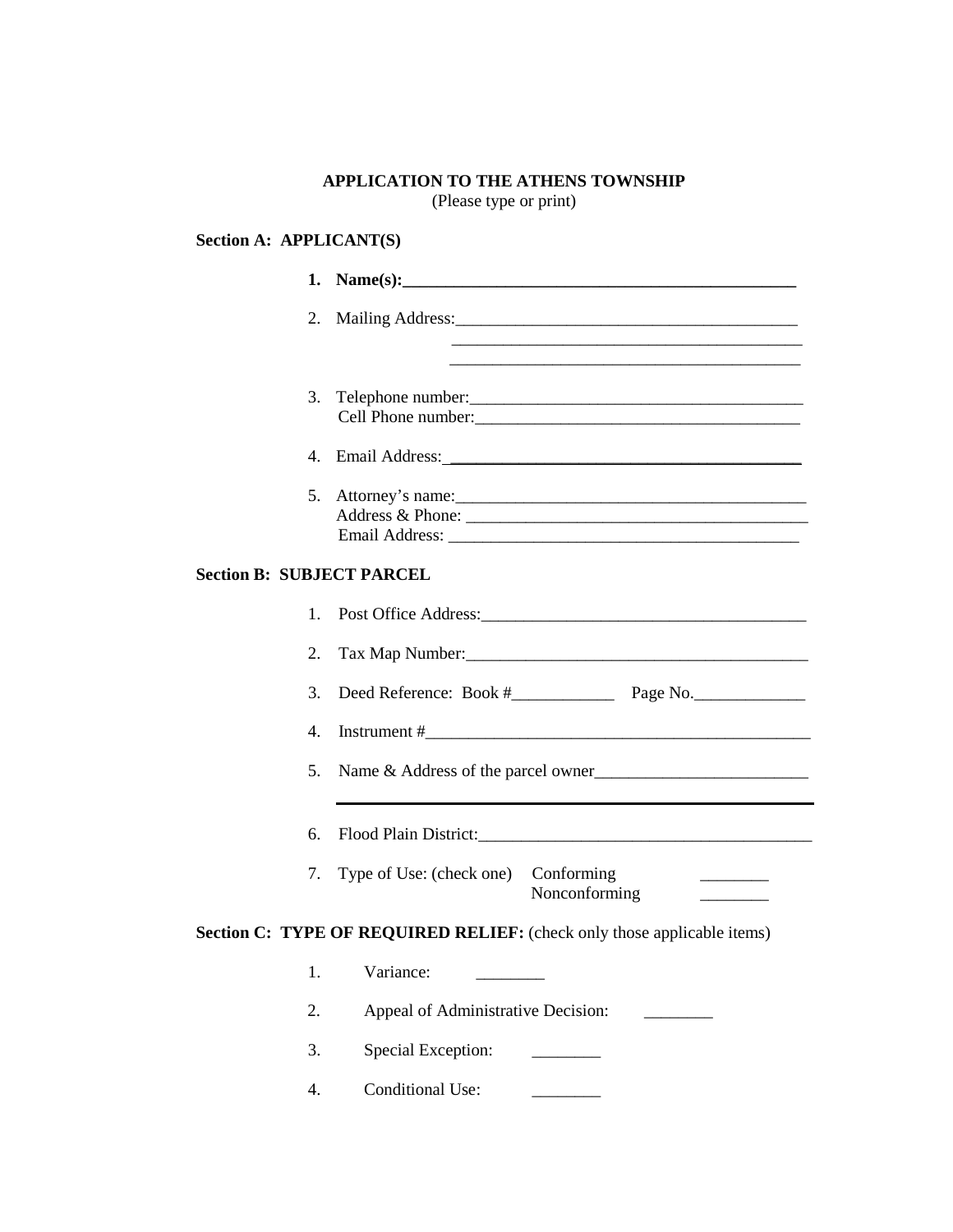5. Map Amendment:

6. Ordinance Amendment: \_\_\_\_\_\_\_\_

### **Section D: REASON(S) FOR THE REQUESTED RELIEF:**

A statement, including the section of The Athens Township Zoning Ordinance, under which the appeal or application requested may be allowed, and reasons why it should be granted, or a statement of the section of this chapter governing the situation in which the alleged erroneous ruling is being appealed, and reasons for the appeal.



## **Section E: REQUIRED DOCUMENTATION CHECKLIST:**

The following documentation must be drawn to scale and submitted with six copies, at the time of application. These plans must include dimensions and shape of the parcel, the size and locations of existing buildings, the locations and dimensions of proposed buildings or alterations, and any natural or topographic peculiarities of the parcel in question. Applications received without the required documentation will be returned without action.

- 1. Site plan & Location Map
- 2. Building Plans (including floor and elevation drawings)
- 3. Parking plans (to include proposed storm water and lighting systems)
- 4. Application fee: \$ 500.00 (subject to change)
- 5. Any other pertinent data required by the Zoning Officer, as appropriate to their individual authorities set fourth in Athens Township Flood Ordinance.
- 6. Proof of ownership

### **Section F: CERTIFICATIONS & SIGNATURES**

**\_\_\_\_\_\_\_\_\_\_\_\_\_\_\_\_\_\_\_\_\_\_\_\_\_\_\_\_\_\_\_\_\_\_\_\_\_\_\_\_\_\_\_\_\_\_\_\_\_\_\_\_\_\_\_\_\_\_\_** 

I certify the information contained in this application and its supplements are true and correct to the best of my knowledge, information and belief. I further acknowledge I may be responsible for other additional costs such as but not limited to stenographic, advertising, duplication and mailing expenses resulting from the hearing which I have applied and any other additional expenses will be paid upon demand. I understand application for other required permits shall be made separately from this application.

#### **Applicant's signature:**